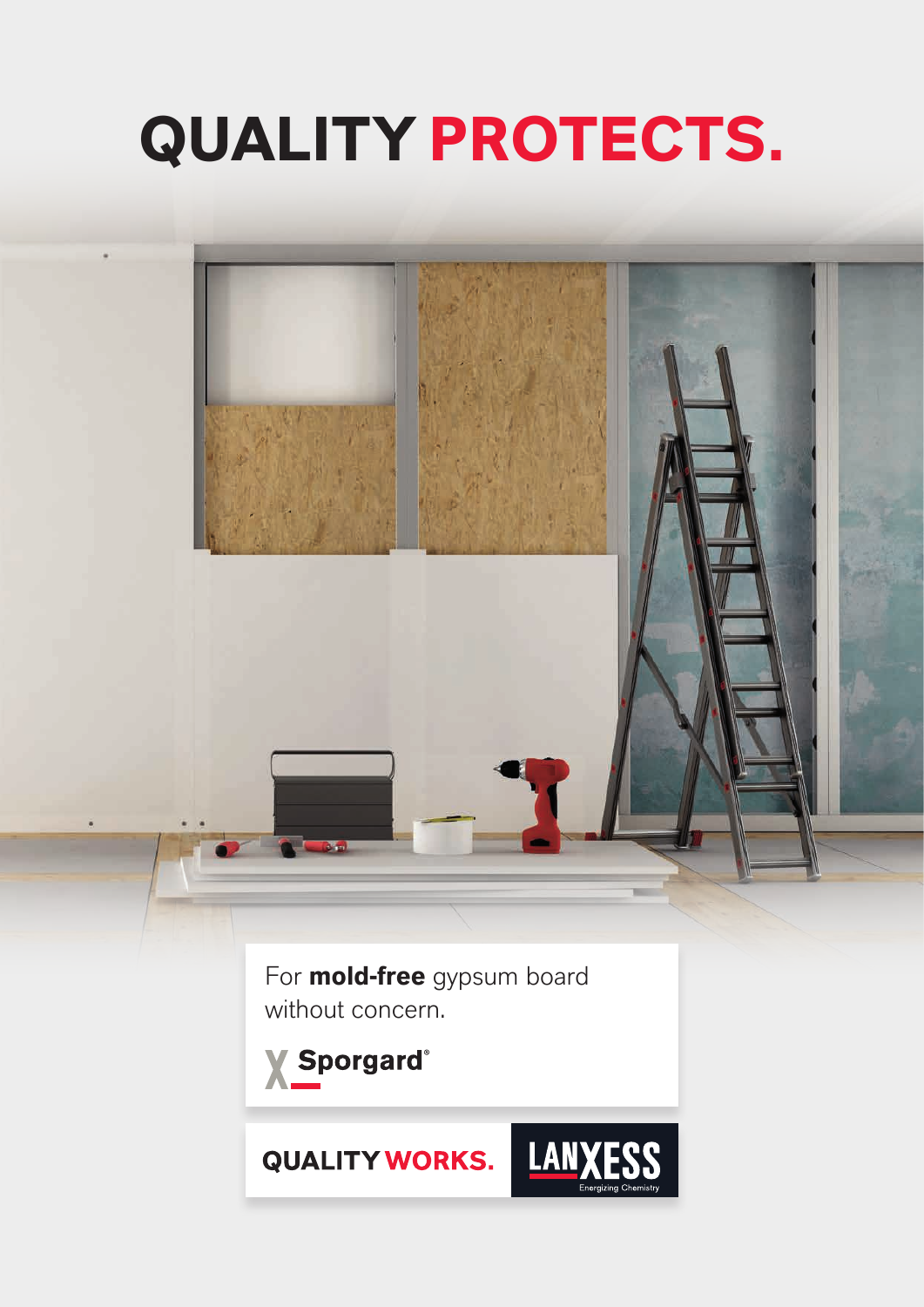# **MOLD IN GYPSUM BOARD?**

In an ideal world there is no mold in dry wall constructions. In practice, however, mold can grow virtually anywhere if enough humidity is present.

With Sporgard<sup>®</sup> WB treated building products there is no concern, neither with mold nor with side effects.



## **TYPICAL SITUATIONS LEADING TO MOLD**

Condensation from warm air on cold surfaces

- $\Box$  Cool interiors in hot and humid climates condensation on the "backside" of the board
- $\blacksquare$  Heated interiors in cold climates condensation on walls inside the rooms

## Improper handling or installation of board

- $\blacksquare$  Open board storage and transport in adverse weather
- $\blacksquare$  Board in contact with wet floor screed

## Mishaps in households

- $\blacksquare$  Leakages of plumbing or household appliances
- Open windows during rain



# **UNIQUE PROTECTION WITH SPORGARD® WB**

Sporgard® WB is a synergistic blend of modern substances which are also used in crop protection.

An important focus in the development of Sporgard® WB was the absence of human health related matters.

It is an acceptable raw material to obtain a GreenGuard Gold certification for the gypsum board. The concentrated Sporgard® WB as a chemical product does not require human health related product labeling.

There are three different active substances combined in Sporgard® WB, each one acting with a different mode of interference on mold cells.

The result is a unique clean and very effective protection against mold. Outstanding stability against heat and high pH values make Sporgard® WB an ideal product for applications in gypsum board factories and paper mills.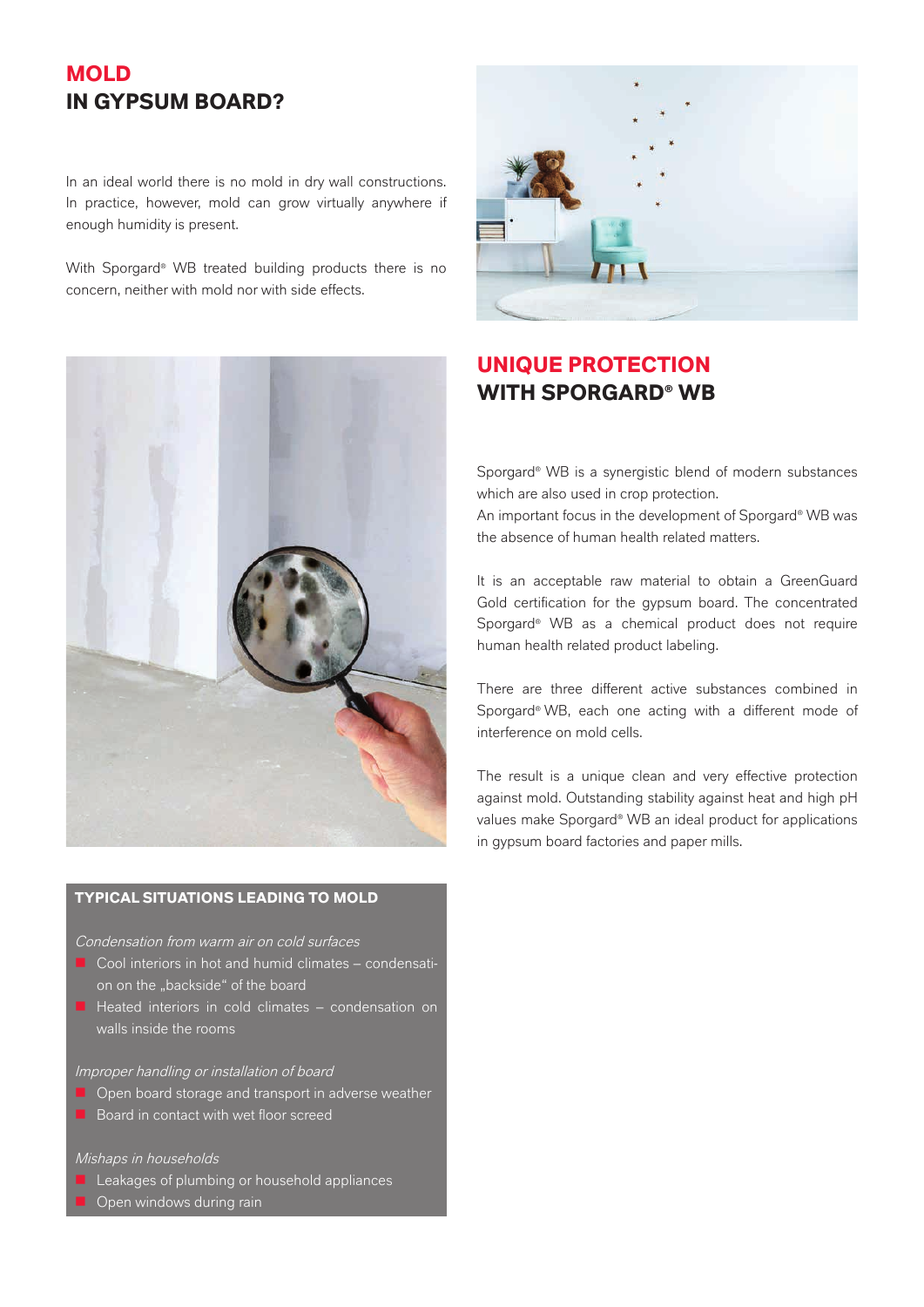# **ADDING SPORGARD® WB TO THE GYPSUM MASS…**

Sporgard® WB is a liquid white dispersion. It can be added to the gypsum mass easily. For a reliable performance it must be distributed evenly.

By adding appropriate dosages of Sporgard® WB to the gypsum core, the board will achieve best results in ASTM D-3273 and the more stringent ASTM G21 tests. There have been no reports regarding smell or discoloration.

There are no specific handling or safety requirements; however, spillage of Sporgard® WB into the environment or draining into the sewage system must be avoided. Sporgard® WB must not get in contact with soil, waterways, drains and sewers.

# **… OR TO THE CARDBOARD LINER AT THE PAPER MILL**

An attractive alternative to gypsum core protection is the application of Sporgard® WB to the cardboard liner at the paper mill.

With its high heat and color stability Sporgard® WB is ideally suited for this option. Adding  $0.20 - 0.5$  % of Sporgard® WB to the paper will keep the surface of the board clean from mold. Gypsum board treated in this way will pass tests ASTM D-3273 and the more stringent ASTM G21.

The advantage of the paper option is not only more economical on Sporgard® WB consumption, but it may also allow for better production logistics with the possibility to centralize the addition of Sporgard® WB in one paper mill to serve several gypsum board plants.

The application of Sporgard® WB into the paper should be done preferably in the dry end of the paper machine, for example in a sizing press or by other surface treatment. This requires initial plant trials in the paper factory before the process is running smoothly to ensure reliable dosages of Sporgard® WB in the paper.



## **REGULATORY SITUATION**

## **EU**

Sporgard<sup>®</sup> WB can currently be sold in Italy, France, Portugal, UK and Spain. It has been nationally notified in these countries under the so-called transitional provisions of the BPR for product types 7, refluction status of our products can be obtained from: regulatory-support-biocides@lanxess.com. 9 and 10 (UK only 7 and 9). Up-to-date information on the

## **OTHER REGIONS**

Sporgard® WB may be applied to gypsum board in most other countries.

## **AVAILABILITY**

Sporgard® WB is supplied in

- $\blacksquare$  1,100 kg IBC or in
- $\blacksquare$  200 kg drums